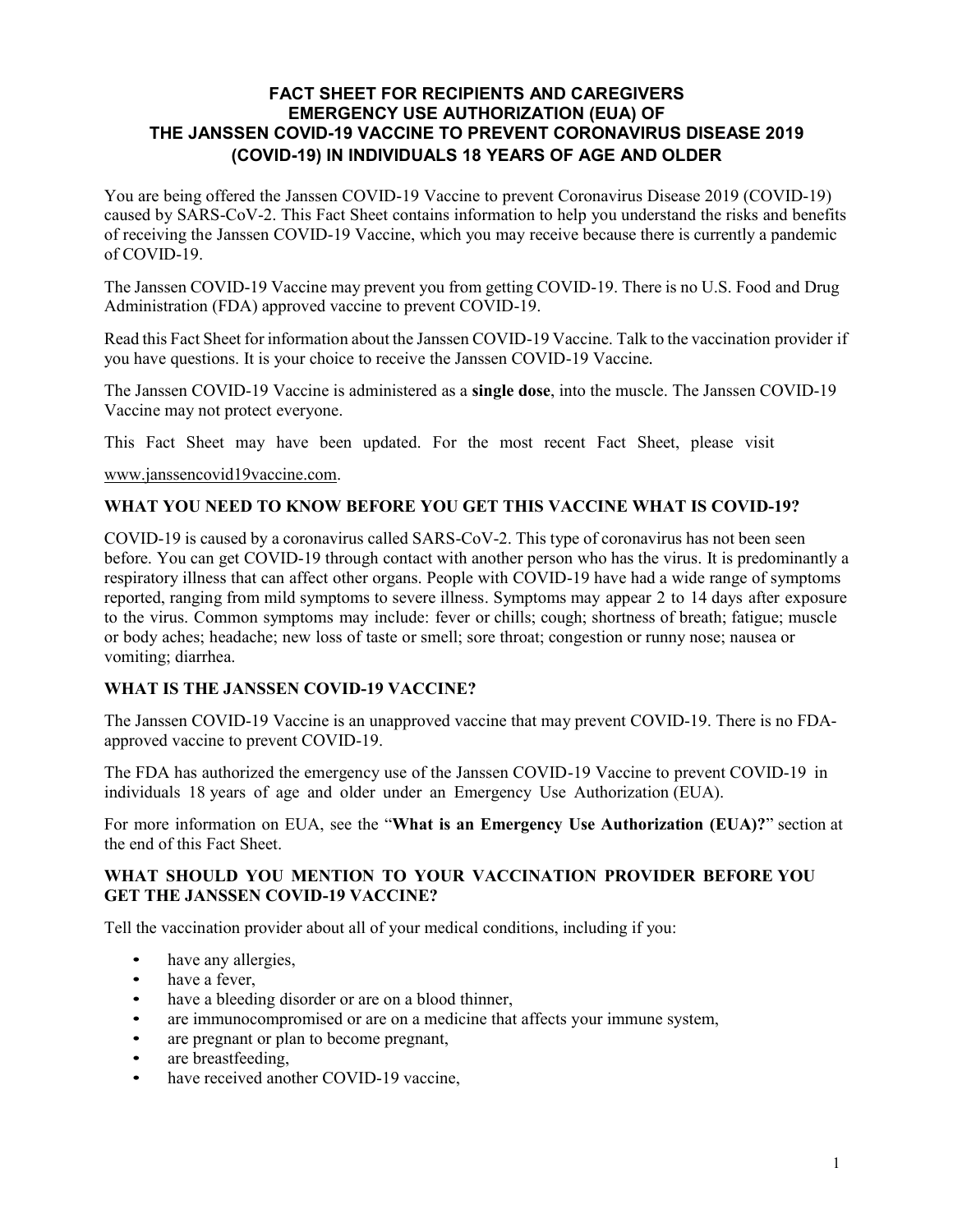# **WHO SHOULD GET THE JANSSEN COVID-19 VACCINE?**

FDA has authorized the emergency use of the Janssen COVID-19 Vaccine in individuals 18 years of age and older.

## **WHO SHOULD NOT GET THE JANSSEN COVID-19 VACCINE?**

You should not get the Janssen COVID-19 Vaccine if you:

• had a severe allergic reaction to any ingredient of this vaccine.

### **WHAT ARE THE INGREDIENTS IN THE JANSSEN COVID-19 VACCINE?**

The Janssen COVID-19 Vaccine includes the following ingredients: recombinant, replicationincompetent adenovirus type 26 expressing the SARS-CoV-2 spike protein, citric acid monohydrate, trisodium citrate dihydrate, ethanol, 2-hydroxypropyl-β-cyclodextrin (HBCD), polysorbate-80, sodium chloride.

## **HOW IS THE JANSSEN COVID -19 VACCINE GIVEN?**

The Janssen COVID-19 Vaccine will be given to you as an injection into the muscle. The Janssen COVID-19 Vaccine vaccination schedule is a **single dose**.

#### **HAS THE JANSSEN COVID-19 VACCINE BEEN USED BEFORE?**

The Janssen COVID-19 Vaccine is an unapproved vaccine. In an ongoing clinical trial, 21,895 individuals 18 years of age and older have received the Janssen COVID-19 Vaccine.

## **WHAT ARE THE BENEFITS OF THE JANSSEN COVID-19 VACCINE?**

In an ongoing clinical trial, the Janssen COVID-19 Vaccine has been shown to prevent COVID-19 following a single dose. The duration of protection against COVID-19 is currently unknown.

# **WHAT ARE THE RISKS OF THE JANSSEN COVID-19 VACCINE?**

Side effects that have been reported with the Janssen COVID-19 Vaccine include:

- Injection site reactions: pain, redness of the skin and swelling.
- General side effects: headache, feeling very tired, muscle aches, nausea, and fever.

There is a remote chance that the Janssen COVID-19 Vaccine could cause a severe allergic reaction. A severe allergic reaction would usually occur within a few minutes to one hour after getting a dose of the Janssen COVID-19 Vaccine. For this reason, your vaccination provider may ask you to stay at the place where you received your vaccine for monitoring after vaccination. Signs of a severe allergic reaction can include:

- Difficulty breathing,
- Swelling of your face and throat,
- A fast heartbeat,
- A bad rash all over your body,
- Dizziness and weakness.

These may not be all the possible side effects of the Janssen COVID-19 Vaccine. Serious and unexpected effects may occur. The Janssen COVID-19 Vaccine is still being studied in clinical trials.

## **WHAT SHOULD I DO ABOUT SIDE EFFECTS?**

If you experience a severe allergic reaction, call 9-1-1, or go to the nearest hospital.

Call the vaccination provider or your healthcare provider if you have any side effects that bother you or do not go away.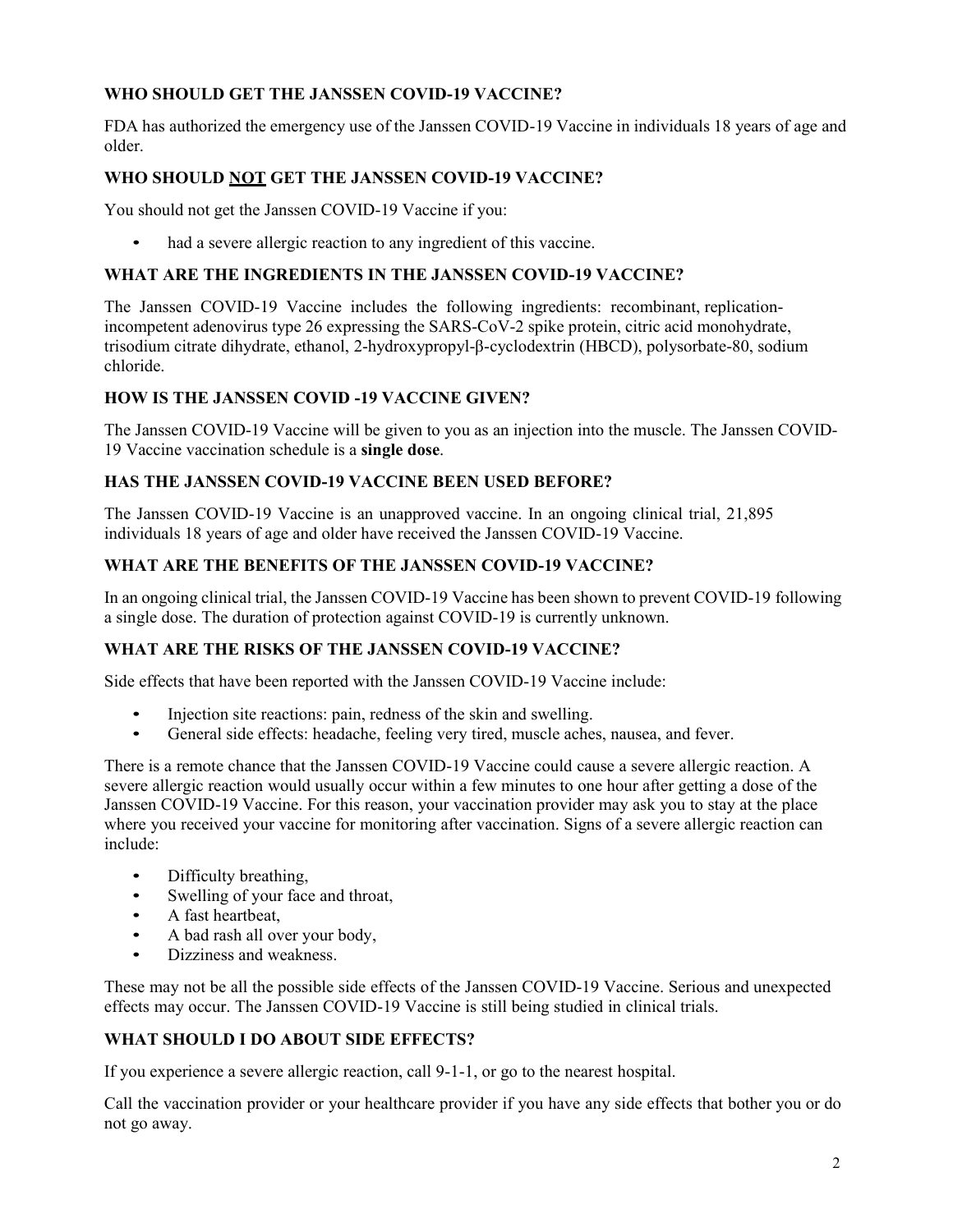Report vaccine side effects to **FDA/CDC Vaccine Adverse Event Reporting System (VAERS)**. The VAERS toll-free number is 1-800-822-7967 or report online to https://vaers.hhs.gov/reportevent.html. Please include "Janssen COVID-19 Vaccine EUA" in the first line of box #18 of the report form.

In addition, you can report side effects to Janssen Biotech, Inc. at the contact information provided below.

| e-mail                       | Fax number   | <b>Telephone numbers</b>     |
|------------------------------|--------------|------------------------------|
| JNJvaccine $AE$ @its.jnj.com | 215-293-9955 | US Toll Free: 1-800-565-4008 |
|                              |              | US Toll: (908) 455-9922      |

You may also be given an option to enroll in **v-safe**. **V-safe** is a new voluntary smartphone-based tool that uses text messaging and web surveys to check in with people who have been vaccinated to identify potential side effects after COVID-19 vaccination. **V-safe** asks questions that help CDC monitor the safety of COVID-19 vaccines. **V-safe** also provides live telephone follow-up by CDC if participants report a significant health impact following COVID-19 vaccination. For more information on how to sign up, visit: www.cdc.gov/vsafe.

## **WHAT IF I DECIDE NOT TO GET THE JANSSEN COVID-19 VACCINE?**

It is your choice to receive or not receive the Janssen COVID-19 Vaccine. Should you decide not to receive it, it will not change your standard medical care.

## **ARE OTHER CHOICES AVAILABLE FOR PREVENTING COVID-19 BESIDES JANSSEN COVID-19 VACCINE?**

Currently, there is no FDA approved alternative vaccine available for prevention of COVID-19. Other vaccines to prevent COVID-19 may be available under Emergency Use Authorization.

**CAN I RECEIVE THE JANSSEN COVID-19 VACCINE WITH OTHER VACCINES?** There is no information on the use of the Janssen COVID-19 Vaccine with other vaccines.

#### **WHAT IF I AM PREGNANT OR BREASTFEEDING?**

If you are pregnant or breastfeeding, discuss your options with your healthcare provider.

#### **WILL THE JANSSEN COVID-19 VACCINE GIVE ME COVID-19?**

No. The Janssen COVID-19 Vaccine does not contain SARS-CoV-2 and cannot give you COVID-19.

## **KEEP YOUR VACCINATION CARD**

When you receive the Janssen COVID-19 Vaccine, you will get a vaccination card to document the name of the vaccine and date of when you received the vaccine.

#### **ADDITIONAL INFORMATION**

If you have questions or to access the most recent Janssen COVID-19 Vaccine Fact Sheets, scan the QR code using your device, visit the website or call the telephone numbers provided below.

| QR Code | <b>Fact Sheets Website</b>     | <b>Telephone numbers</b>                                |
|---------|--------------------------------|---------------------------------------------------------|
|         | www.janssencovid19vaccine.com. | US Toll Free: 1-800-565-4008<br>US Toll: (908) 455-9922 |